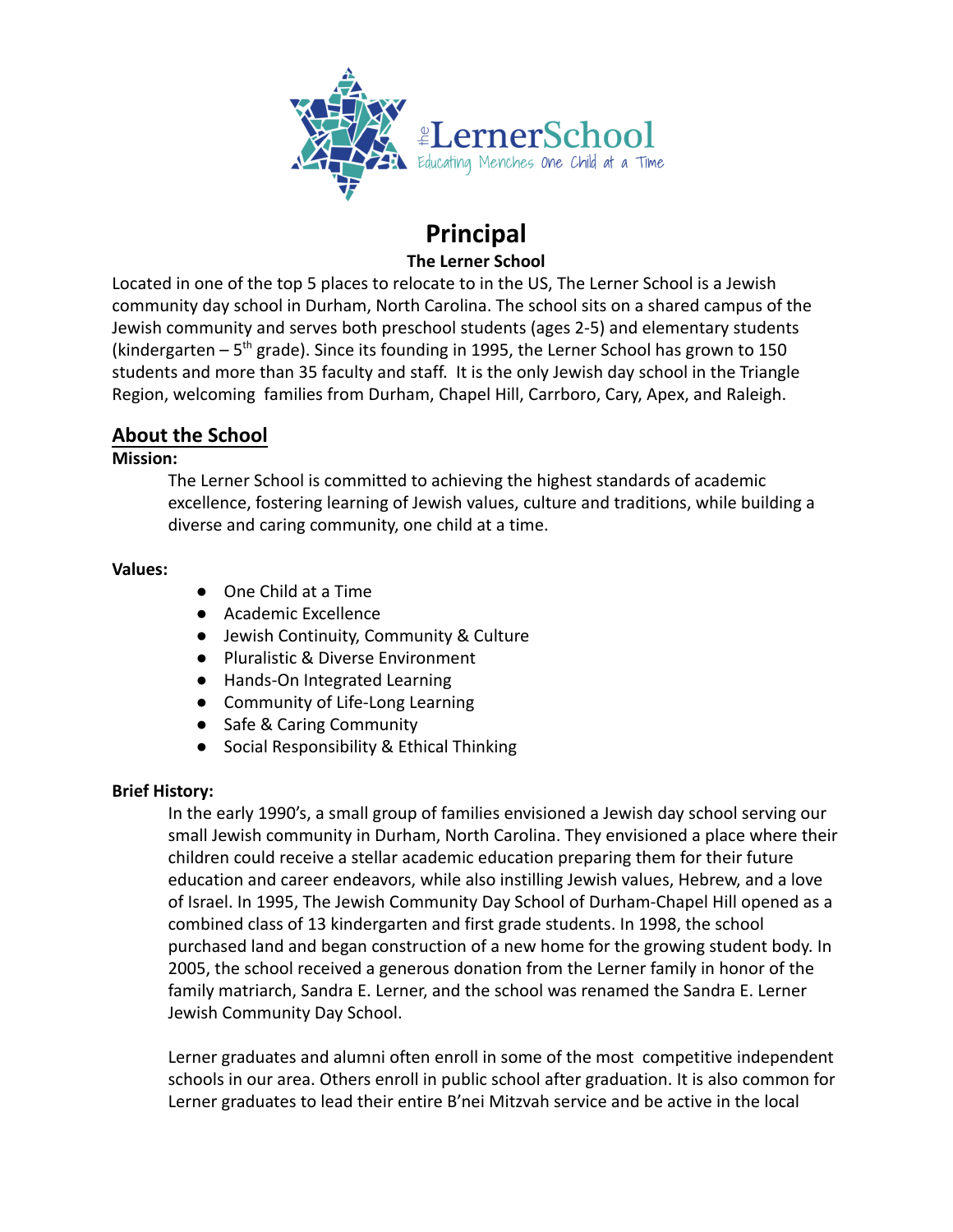Jewish community by participating and leading in regional and national Jewish youth groups.

The Lerner School is proud of its memberships and affiliations. We are dually accredited by the Southern Association of Independent Schools (SAIS) and Cognia. We are members of the North Carolina Association of Independent Schools (NCAIS), the National Association of Independent Schools (NAIS), and Prizmah: Center for Jewish Day Schools (the Network of North American Jewish Day Schools).

# **About the Position**

**Job Title:** Principal

**Reports to:** Head of School

## **Supervises:** Teachers and Students

#### **Nature and Scope:**

The school Principal at Lerner supports the work of the Head of School, serving as the General Studies educational leader, responsible for managing and ensuring implementation of the school policies, regulations and procedures to ensure that all students are supervised in a safe Jewish learning environment that meets the approved curricula and mission of the school.

In the pursuit of academic excellence the Principal works collaboratively to direct and nurture all members of the school teaching staff hired by the Head of School while also communicating effectively with parents. Inherent in the position are the responsibilities for scheduling, curriculum development and working with the Head of School on personnel management, emergency procedures, and facility operations.

## **Job Functions and Responsibilities:**

- Assist the Head of School in establishing and promoting high standards and expectations for all students and teaching staff for academic performance and responsible behavior.
- Establish the annual schedule for instructional programs, ensuring sequential learning experiences for students consistent with the school's philosophy, mission statement, and instructional goals.
- Supervises the instructional programs of the school, evaluating lesson plans and observing classes on a regular basis to encourage the use of varied instructional strategies and materials consistent with research on learning and child growth and development.
- Evaluate and select instructional materials and equipment.
- Support the Head of School in ensuring a safe, orderly environment that encourages students to take responsibility for behavior.
- Establish a professional rapport with students and with staff. Display the highest ethical and professional behavior and standards when working with students, parents and school personnel.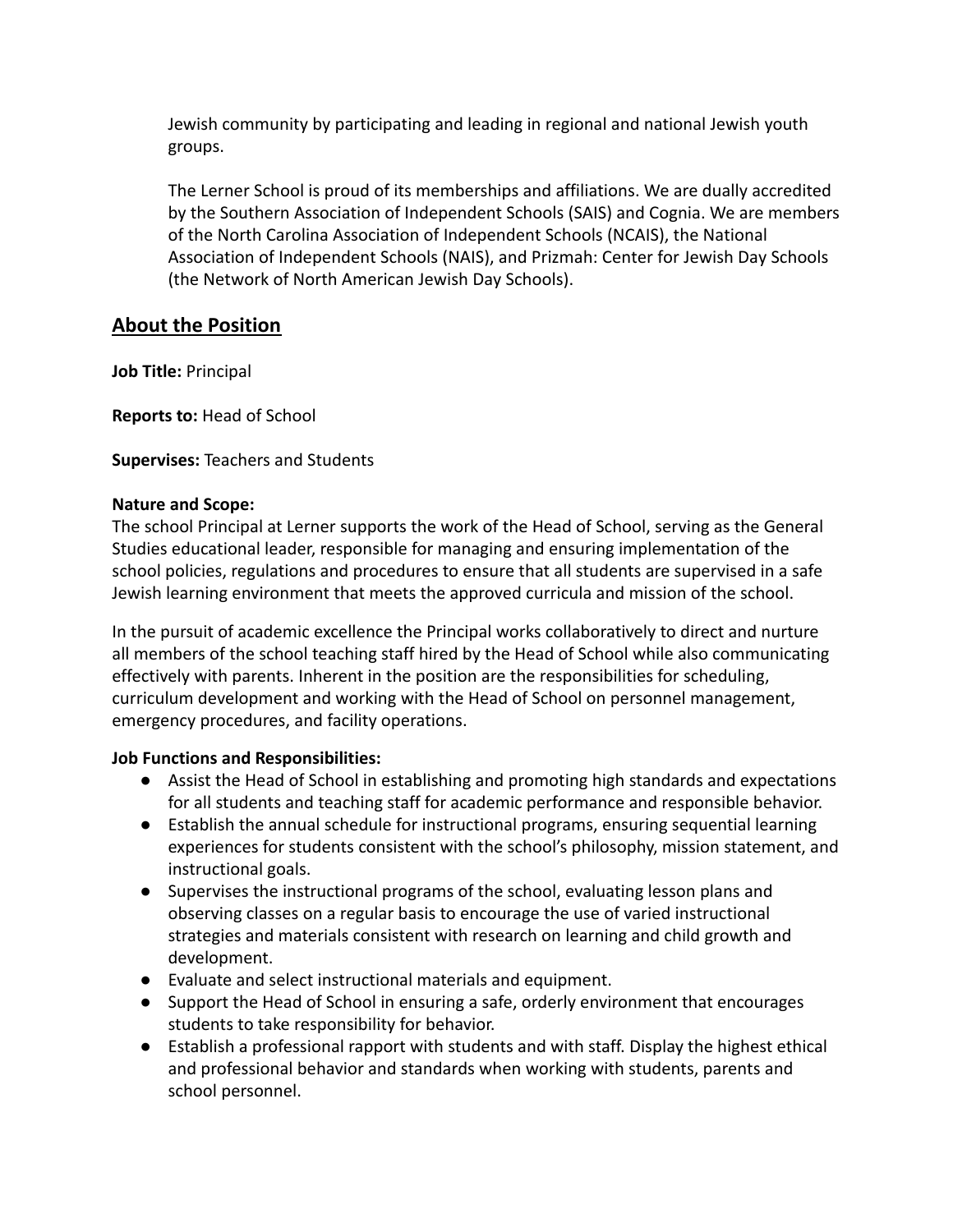- Work with teaching staff to ensure that consistent behavior management strategies are being used throughout the school.
- Maintain a positive, cooperative and mutually supportive relationship with staff.
- Research and collect data regarding the needs of students.
- Organize and supervise procedures for identifying and addressing special needs of students including health-related concerns and physical and emotional needs.
- Meet weekly with each teacher.
- Maintain a master schedule.
- Communicate regularly with parents, seeking their support and advice, so as to create a cooperative relationship to support the student in the school.
- Use effective presentation skills when addressing students, staff and parents.
- Complete in a timely fashion all reports or letters requested by the Head of School.
- Establish procedures for safe storing and integrity of all confidential school records.
- Protect confidentiality of records and information gained as part of exercising professional duties and use discretion in sharing information within legal confines.
- Attend all required meetings including those in the evenings or on weekends.
- Develop General Studies curriculum and work with the Head of School and Director of Jewish Life to integrate with Judaic Studies curriculum.
- Ensure regular and continual evaluation of curriculum and implement changes appropriately.
- Guide the creation of integrated units of study for the classroom by working with teachers to write, implement and evaluate such units.
- Nurture both students and teachers to achieve their greatest potential academically and instructionally.
- Plan and provide opportunities for Professional Development.
- Work with the Head of School on the evaluation, communication and documentation of teachers' performance on a regular basis with a minimum of two discussion-based evaluations per year.
- Schedule and plan for visiting artists and other professional resources to come to the Lerner School for enrichment activities which support the curriculum.
- Work with Advancement department, specifically around recruitment, admissions, enrollment, and fundraising efforts.
- Write articles for weekly faculty newsletter and weekly community newsletter
- Work with the Head of School on the school calendar.
- Interview new staff members.
- Review report cards and all newsletters before distribution.
- Set up New Faculty Orientation.
- Oversee standardized testing.
- Oversee Elementary Educational Budget.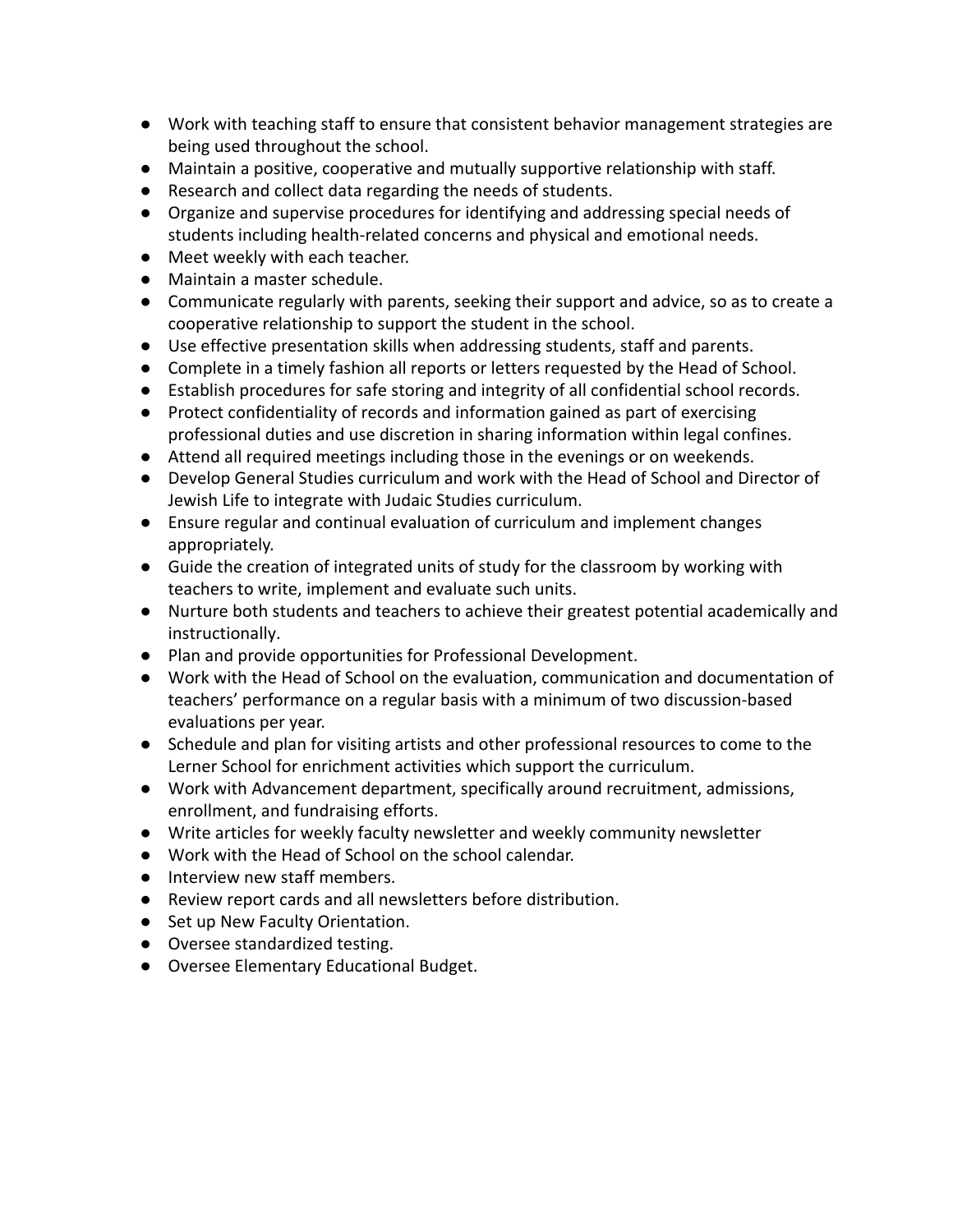## **Qualifications:**

- **●** Master's Degree or higher in Elementary Education or Educational Leadership.
- **●** At least 3 years of leadership experience in an elementary or secondary school (5+ years preferred).
- **●** At least 3 years of classroom teaching experience in an accredited elementary school (5+ years and private school experience preferred).
- **●** Proficient with Word, Excel, Gmail, and Google Suite and able to learn other programs quickly.
- **●** All employment offers are contingent on passing a full background check.

## **Salary and Benefits:**

Salary commensurate with experience. Medical, dental, vision, LTD & STD, paid vacation & sick time, 403b retirement plan.

# **About the Community**

The Lerner School is located in Durham, North Carolina, one of the fastest growing areas in the United States and boasts a growing Jewish community. The school is located on a shared Jewish campus with the Judea Reform Congregation and the Durham JCC/Federation (known as Jewish For Good). Our location is close to Duke University, UNC Chapel Hill, and Research Triangle Park (RTP).

## **Major Academic Institutions in the community:**

- Duke University
- University of North Carolina at Chapel Hill (UNC)
- North Carolina State University (NCSU)
- North Carolina Central University (NCCU)
- Beth El Synagogue (Durham conservative with orthodox minyan)
- Judea Reform Congregation (Durham reform)
- Kehillah Congregation (Chapel Hill reconstructionist)
- Beth Meyer Synagogue (Raleigh conservative)
- Temple Beth Or (Raleigh reform)
- Temple Beth Shalom (Cary reform)
- Congregation Sha'arei Shalom (Raleigh orthodox)

## **Major Cultural Institutions in the Community:**

- Durham Performing Arts Center, One of the top 10 theaters in the United States
- Carolina Theater, annually over 60 concerts, films & film series, Durham Symphony, in art deco venue
- Carrboro Arts Center, theater, concerts 93,000 patrons annually